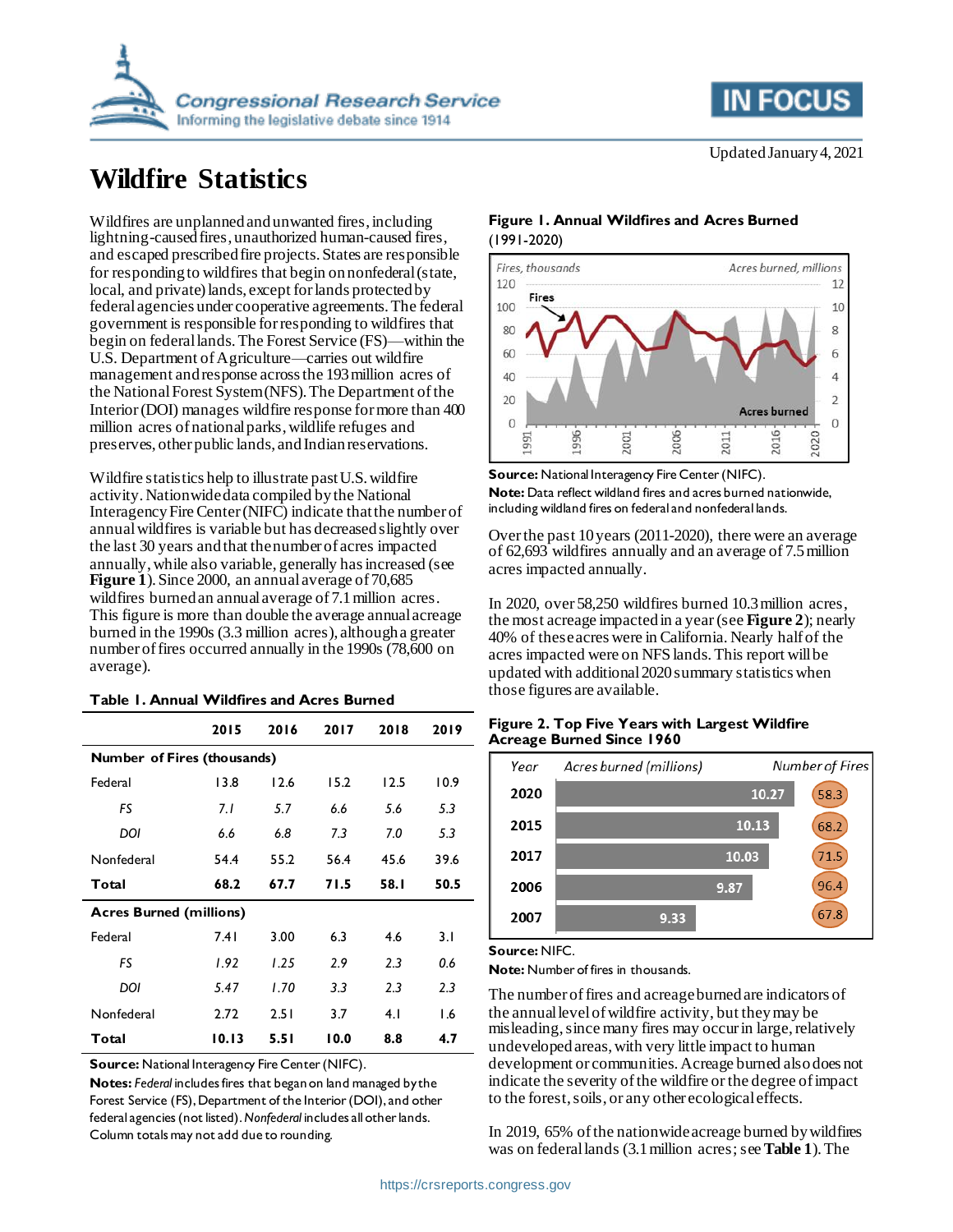other 35% of the acreage burned occurred on state, local, or privately owned lands but also accounted for 78% of the fires (39,611). Of the federal acreage burned nationwide in 2019, 75% (2.3 million acres) burned on DOI land (mostly in Alaska) and 20% (0.6 million acres) burned on FS land (see **[Figure 3](#page-1-0)**).Most wildfires are human-caused (88% on average from 2015 to 2019), although the wildfires caused by lightning tend to be slightly larger and burn more acreage (55% of the average acreage burned from 2015 to 2019 was ignited by lightning).

<span id="page-1-0"></span>



**Source:** NIFC.

More wildfires occur in the East (including the central states), but the wildfires in the West are larger and burn more acreage (including Alaska, Arizona, California, Colorado, Idaho, Montana, New Mexico, Nevada, Oregon, Utah, Washington, and Wyoming). In 2019, over 29,600 fires burned 0.6million acres in the East, compared with nearly 21,000 wildfires that burned nearly 4.1million acres in the West (see**[Table 1](#page-0-2)**). In the East (where there is less federal acreage), most of the fires occur on nonfederal lands, whereas in the West most of the fires occur on federal lands (see **[Figure 4](#page-1-1)**). In 2019, 81% (0.5 million acres) of the acreage burned in the East was on nonfederal land, whereas 72% (2.9 million acres) of the acreage burned in the West was on federal land. The acreage burned in Alaska in 2019 (2.5 million acres) accounts for more than half the acreage burned in the West. It primarily occurred on federal land (1.7 million acres).



<span id="page-1-1"></span>**Figure 4. Acreage Burned by Region and Landowner**

**Source:** NIFC.

#### **Wildfire Damages**

Althoughwildfires may have a beneficial impact on ecological resources, wildfires also may have a devastating impact, especially for those communities affected by wildfire activity. Therefore, statistics showing the level of destruction a wildfire causes can be useful, such as acres burned, lives lost (firefighters and civilians), and structures (residential, commercial, and other) destroyed.**[Table 2](#page-1-2)** provides some of this data, as well as firefighter personnel data.

<span id="page-1-2"></span>

| Table 2. FS and DOI Personnel and Loss Statistics |  |  |  |  |  |  |  |
|---------------------------------------------------|--|--|--|--|--|--|--|
|---------------------------------------------------|--|--|--|--|--|--|--|

|                         | 2016   | 2017   | 2018   | 2019   |
|-------------------------|--------|--------|--------|--------|
| Personnel               |        |        |        |        |
| FS Firefighters         | 10.000 | 10.000 | 10.000 | 10.000 |
| <b>DOI</b> Firefighters | 4,129  | 4.514  | 4.492  | 4.442  |
| Losses                  |        |        |        |        |
| Structures Burned       | 4.312  | 12.306 | 25.790 | 963    |
| % Residences            | 74%    | 66%    | 70%    | 46%    |

**Sources:** Agency budget justifications and NIFC's Wildland Fire Summary and Statistics Annual Reports.

**Notes:** Personnel data reflect fiscal year data; structures and residences burned reflect calendar-year data.

#### **Conflagrations**

Of the 1.4 million wildfires that have occurred since 2000, 197 exceeded 100,000 acres, and 13exceeded 500,000 acres. Only a small fraction of wildfires become catastrophic, and a small percentage of fires accounts for the vast majority of acres burned. For example, only about 1% of wildfires become conflagrations—raging, destructive fires—but predicting which fires will "blow up" into conflagrations is challenging and depends on a multitude of factors, such as weather and geography. In 2019, 2% of wildfires were classified as large or significant (806) and 27 wildfires exceeded 40,000 acres in size, 19 of which occurred in Alaska. Nine of the largest fires in 2019 also exceeded 100,000 acres. There were more large or significant wildfires in 2018: 1,167 (2% of the total fires that year), 48 of which exceeded 40,000 acres in size and 11 ofwhich exceeded 100,000 acres.

#### **Issues for Congress**

Issues for Congress include the strategies and resources used for wildfire management and the impact of wildfires on both the quality of life and the economy of communities surrounding wildfire activity. Congress also considers the total federal cost of wildfire management, including the cost of suppression operations, costs thatvary annually and are difficult to predict.For more information, see CRS Report R46583, *Federal Wildfire Management: Ten-Year Funding Trends and Issues (FY2011-FY2020)*;CRS In Focus IF10732, *Federal Assistance for Wildfire Response and Recovery*; or CRS Insight IN11487, *2020 Wildfire Season: Brief Overview of FEMA Programs and Resources*.

**Katie Hoover**, Specialist in Natural Resources Policy **Laura A. Hanson**, Senior Research Librarian